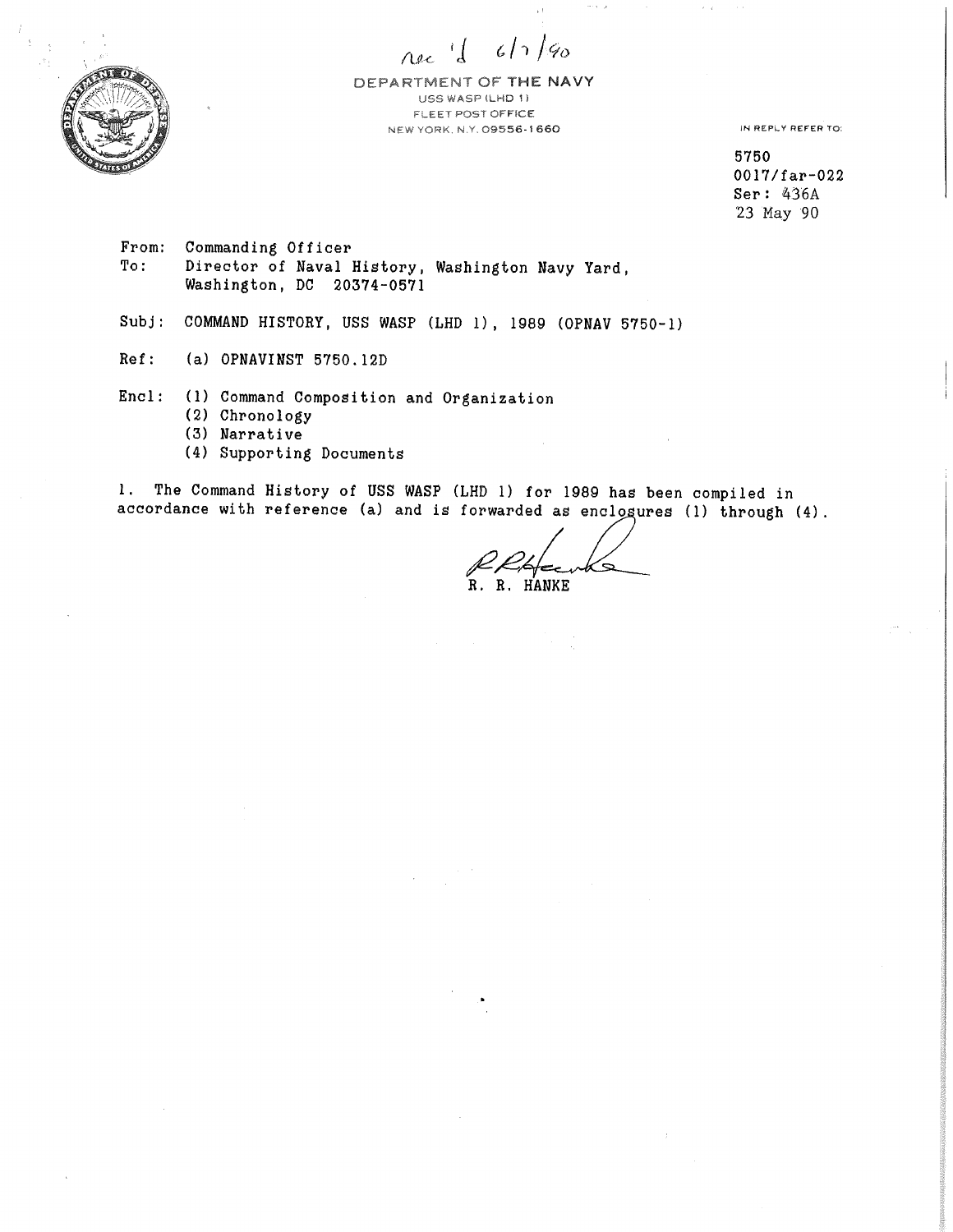## COMMAND COMPOSITION AND ORGANIZATION

1. Mission. USS WASP (LHD 1) is a multi-purpose amphibious assault ship whose primary mission is to embark, deploy, and land elements of a Marine Landing Force in amphibious assault operations by helicopter, landing craft, amphibious vehicles or any combination of these methods. USS WASP has a secondary mission of sea control.

2. Chain of Command:

Amphibious Squadron TWELVE Amphibious Group TWO Naval Surface Force, U.S. Atlantic Fleet

3. Organizational Structure. USS WASP's Commanding Officer was CAPT Leonard<br>F. Picotte, who was born in F. Philasted in the Navy in 1957 and served onboard USS SARSFIELD (DD-837) . He graduated from Northern Michigan University in June 1963 with a Bachelor of Science Degree in Economics and following the OCS Program at Newport, RI, he received his commission the same year. He served onboard the USS HORNET (CVS-12) as Explosive Ordnance Disposal Officer and Gunnery Officer, and then aboard the USS HAMMERBURG (DE-1015) as Main Propulsion Assistant. In June of 1967 he attended Naval Destroyer School at Newport before serving as Weapons Officer for the USS PRICHETT (DD-561).

From 1969-1971, CAPT Picotte was assigned as Assistant Cruiser/Destroyer Placement Officer with the Bureau of Naval Personnel. He then assumed command of USS MARATHON (PG-89) and operated with River Division 115 in Vietnam. Following this tour, he attended San Diego State University, obtaining an MA in political science in June 1975. He subsequently graduated from Armed Forces Staff College, Norfolk, VA.

Returning to sea duty, CAPT Picotte served as Executive Officer of USS POINT DEFIANCE (LSD-31). From 1978-1980, he was Executive Officer and then Officer in Charge of Surface Warfare Officer's School (SWOS) in Coronado, CA. After his tour at SWOS, he served for six months as Executive Officer, Naval Station, San Diego, before reporting to USS ALAMO (LSD-33) in June of 1980 for duty as Commanding Officer. He completed that tour in June 1982 and returned to the Bureau of Naval Personnel in Washington, DC for duty as the Surface Warfare Commander Detailer. He then attended the Naval War College, Senior Course in Newport, RI from which he graduated in June 1985. His next assignment was Commanding Officer, USS DULUTH (LPD-6) until February 1988. Upon completion of this tour, CAPT Picotte was4assigned as the Commanding Officer, USS WASP (LHD 1).

CAPT Picotte's decorations and awards include the Legion of Merit, Meritorious Service Medal, Navy Achievement Medal, Combat Action Ribbon and Meritorious Unit Commendation.

USS WASP's manning allowance is 67 Officers, *66* Chief Petty Officers, and 922 Enlisted organized into the following departments and divisions (Department Heads and Division Officers as indicated):

a. Executive Officer - CAPT Keith H. Larson \* Chaplains: LCDR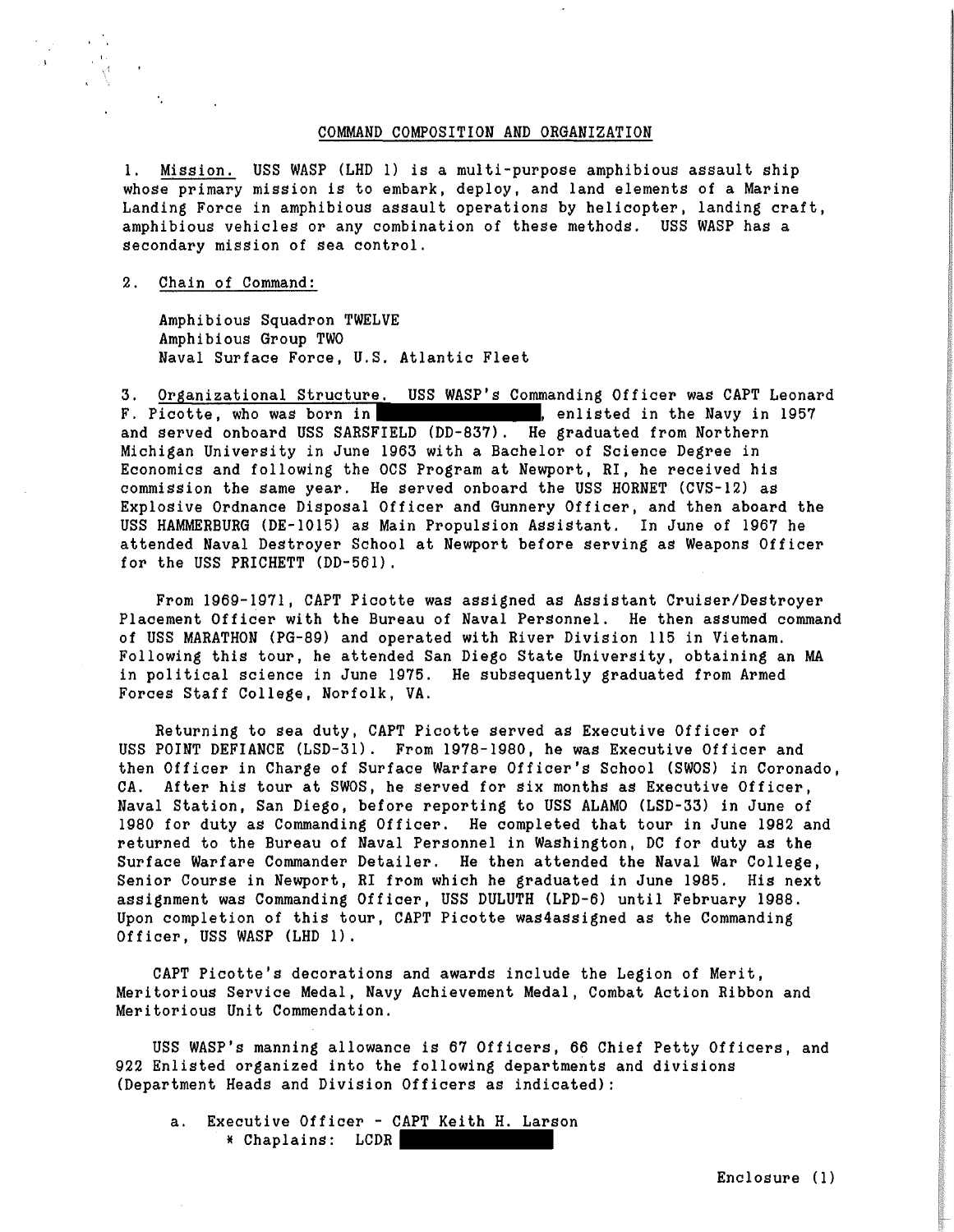|                | <b>LT</b><br>JO, LI, LN, MA, NC, PC, PN, RP, YN<br>* Ratings:                                                                                                                                                                                                                                                                  |
|----------------|--------------------------------------------------------------------------------------------------------------------------------------------------------------------------------------------------------------------------------------------------------------------------------------------------------------------------------|
| Ъ.             | Air Department - CAPT (Sel) Ludvig K. Tande<br>* V-1 Division - LT<br>Ratings:<br>ABH<br>* V-3 Division - LT<br>Ratings:<br>ABH<br>* V-3 Division - LT<br>Ratings: ABF                                                                                                                                                         |
| $\mathbf{c}$ . | Air Intermediate Maintenance Department (AIMD) - CDR<br>* IM-1 Division - ENS<br>Ratings - AD, AE, AF, AK, AME, AMS, AT, AZ, PR<br>* IM-2 Division - CWO2<br>Ratings - AD, AE, AME, AMH, AMS, APO, AT, AZ, PR<br>* IM-3 Division - ATC (AW)<br>Ratings - AE, AO, APO, AT<br>* IM-4 Division - ASC(AW)<br>Ratings - AK, APO, AS |
| d.             | Combat Cargo Department - Capt                                                                                                                                                                                                                                                                                                 |
| е.             | Combat Systems Department - LCDR<br>* CD Division - DSCS(SW)<br>Ratings - $DS$<br>* CF Division - LT<br>Ratings - $FC$<br>* CG Division - LT<br>Ratings - AO, FC, GMG<br>* CI Division - ENS<br>Ratings - EW                                                                                                                   |
| f.             | Communications Department - LT<br>* CM Division - ENS<br>Ratings - RM<br>* CR Division - ENS<br>Ratings - RM<br>/SMC(SW)<br>* CS Division - ENS<br>Ratings - SM                                                                                                                                                                |
| g.             | Deck Department - LT<br>* 1st Division - ENS<br>Ratings - BM, SN<br>* 2nd Division - LT<br>Ratings - BM, SN<br>* Side Cleaners - CW03                                                                                                                                                                                          |
|                | Ratings - BM, SN                                                                                                                                                                                                                                                                                                               |
| h.             | Dental Department - LCDR<br>Ratings - DT, DN                                                                                                                                                                                                                                                                                   |
| i.             | Engineering Department - CDR<br>* A-Division - LT<br>Ratings - EN, MM, MR<br>$*$ MPA - $LT$                                                                                                                                                                                                                                    |
|                |                                                                                                                                                                                                                                                                                                                                |

Enclosure (1) 2

 $\label{eq:2} \begin{array}{l} \mathcal{F}_{\mathcal{A}}(\mathbf{r})=\mathcal{F}_{\mathcal{A}}(\mathbf{r})\\ \mathcal{F}_{\mathcal{A}}(\mathbf{r})=\mathcal{F}_{\mathcal{A}}(\mathbf{r}) \end{array}$ 

 $\ddot{\phantom{1}}$ 

 $\bar{b}$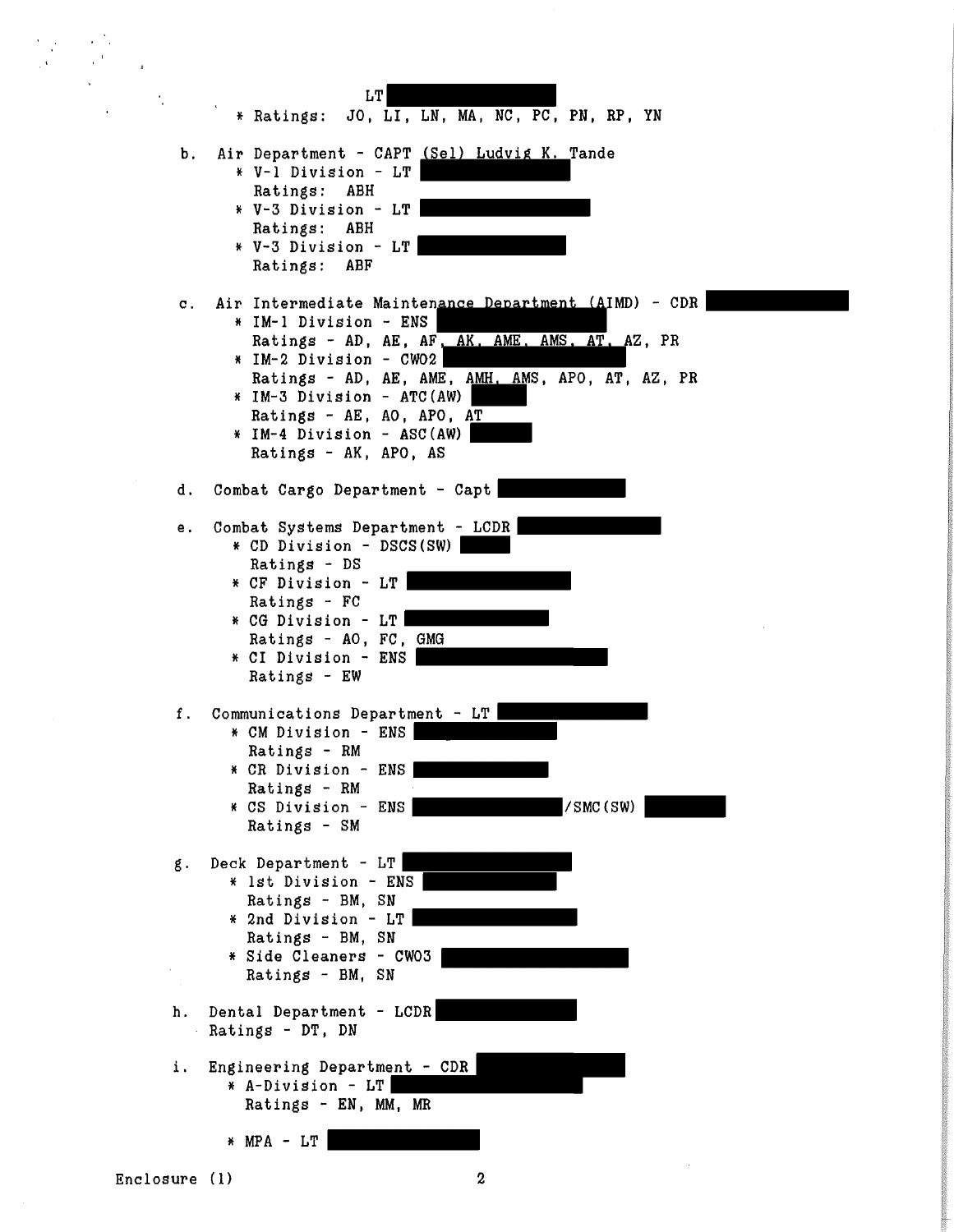

- 4. Assigned Aircraft. One UH-IN, BUNO 158763
- 5. Homeport. U.S. Naval Station Norfolk, VA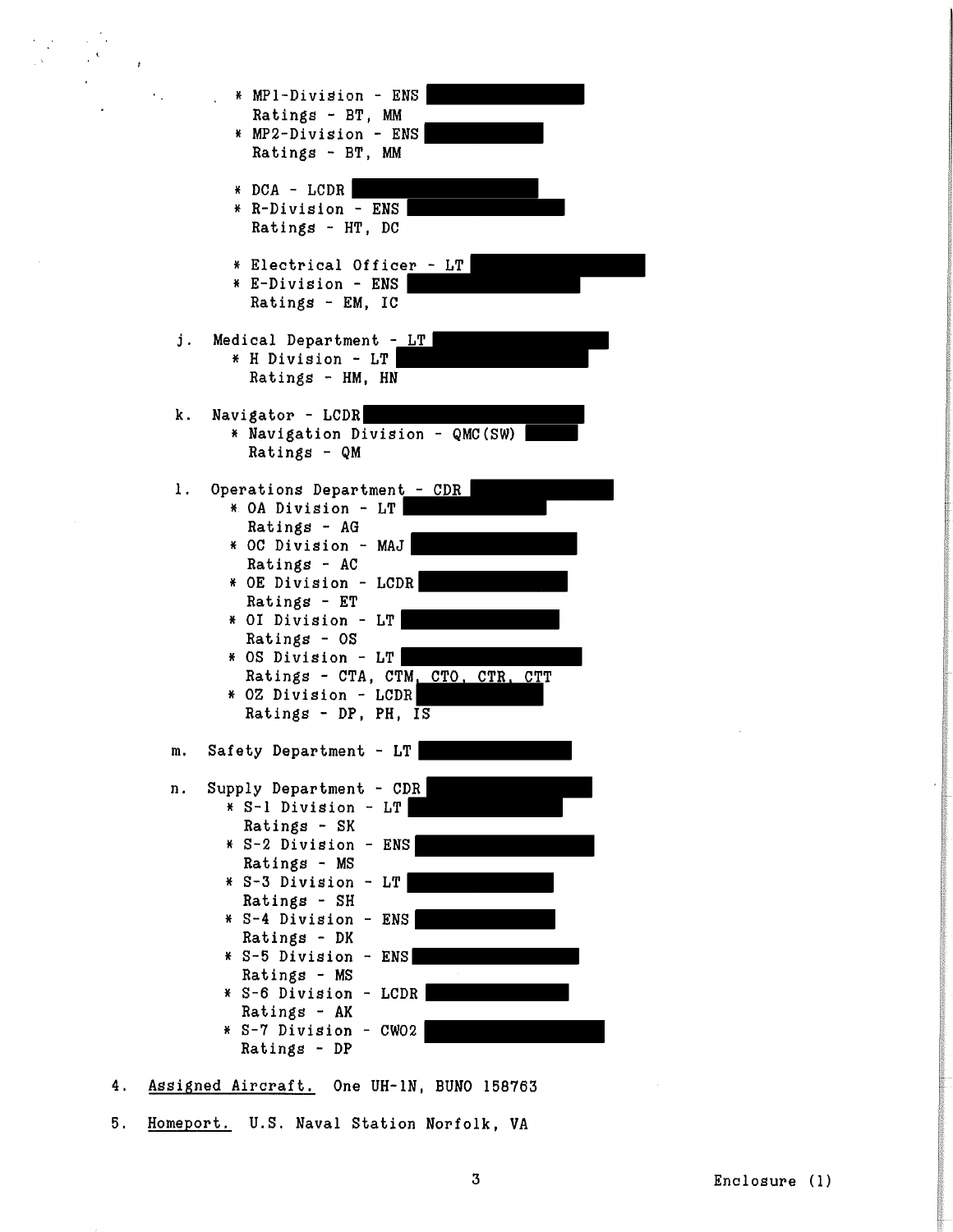## CHRONOLOGY

 $05$  MAY  $17$  MAY  $20$  MAY  $24$  MAY  $15$  JUN  $16$  JUN  $-$ 1235 - CAPT L. F. Picotte, PCO, accepted delivery of WASP from CHET L. F. FICOLLE, FCO, accepted defivery of wher from<br>Ingalls Shipbuilding, Pascagoula, MS. Ship was placed in<br>service, special. Posted the inport watch, DSCS(SW)  $\vert$  assumed the watch as  $000$ . 1605 - Commenced exercise fast cruise.<br>1720 - Secured from fast cruise. Secured from fast cruise. 0800 - Commenced exercise fast cruise. 1025 - Secured from fast cruise. 1500 - RADM Roland Guilbault, COMCRUDESGRU 12, arrived onboard for an informal visit. 1613 - COMCRUDESGRU 12 departed the ship. 0723 - Propulsion Examining Board arrived onboard to conduct Light-Off Exam (LOE). 1505 - Propulsion Examining Board departed the ship. LOE successfully completed. Results: Ready for Light-Off in all spaces. Graded "Above Average" in all areas -

 $20$  JUN  $-$ 1007 - Lighted fires, #2 Boiler. 1056 - RADM G. E. Whisler, COMPHIBGRU 2, arrived onboard for an informal visit. 1745 - COMPHIBGRU 2 departed the ship. 2254 - COMPHIBGRU 2 returned onboard.

Material, Firefighting capability, Level of Knowledge, and

- $21$  JUN  $-$ COMPHIBGRU 2 departed the ship.
- $23$  JUN  $-$ 0820 Commenced exercise fast cruise. l.757 - Secured from fast cruise.

Administration.

- $26$  JUN  $-$ 1421 - CAPT T. S. Treanor, COMPHIBRON 12, and staff arrived onboard to conduct Crew Certification, Phase III.
- $27$  JUN  $-$ Conducted fast cruise for Crew Certification.
- $29$  JUN  $-$ 1020 - COMPHIBRON 12 and staff departed the ship, Crew Certification successfully completed, ship evaluated, "capabable and ready to safely operate at sea." 1620 - Commenced ammunition onload.
- 30 JUN  $0132 -$  Sustained approximately 12 ft flooding water in 4-125-1-E, Stern Gate Machinery Room.
- 05 JUL 1900 - Ship placed in commission, special.
- 07 JUL 0857 - Shifted the watch from the Quarterdeck to the Bridge, CDR King has the deck,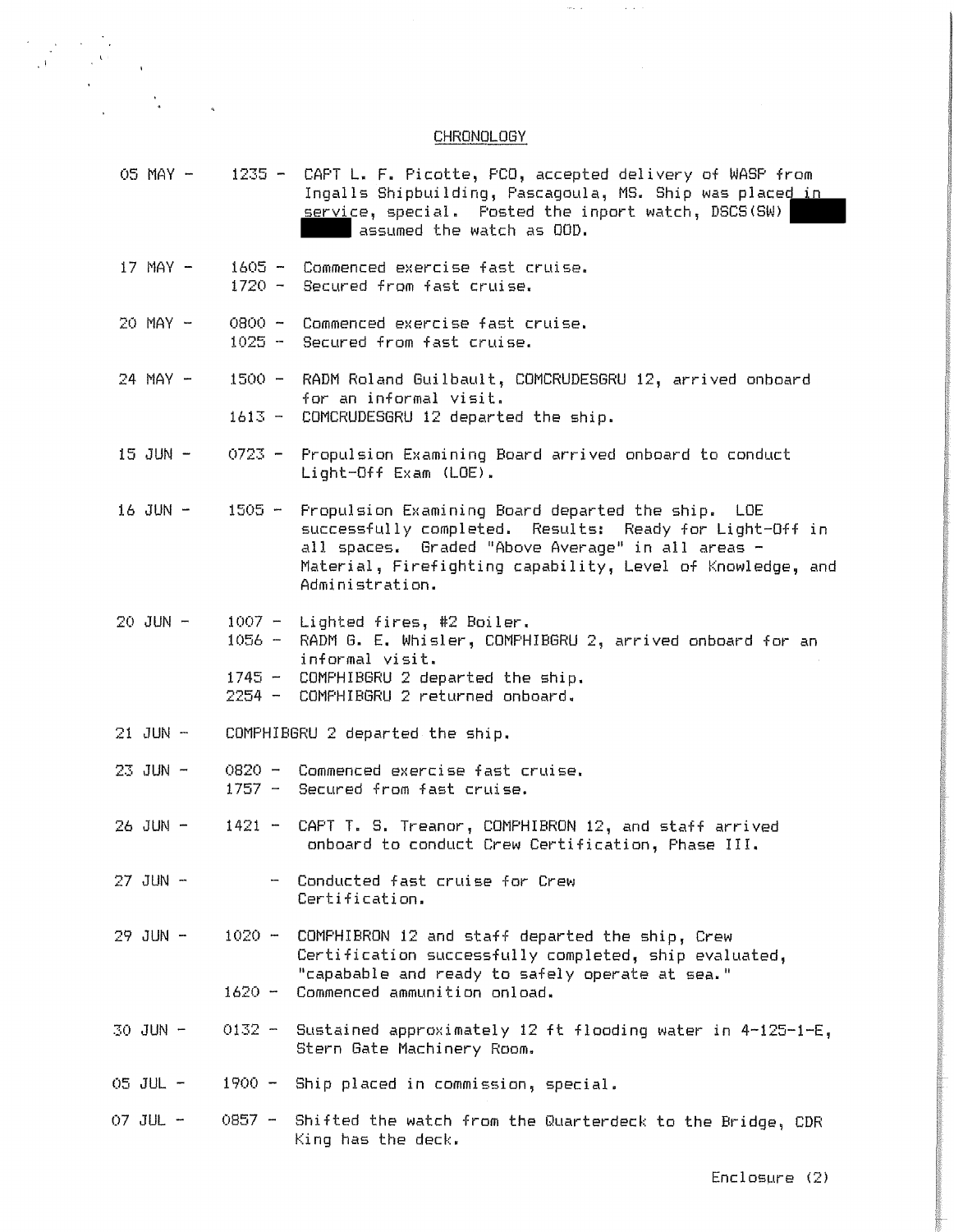|              |          | 1004 - Underway from Pascagoula, MS enroute AUTEC Site 1,<br>Bahamas.  |
|--------------|----------|------------------------------------------------------------------------|
|              |          | 2015 - 2215 - Conducted shaft vibration trials.                        |
| 08 JUL -     |          | 0004 - 0153 - Conducted economy trials.                                |
|              |          | 1257 - Flight Quarters.                                                |
|              |          | 1339 - 1516 - Exercised at General Quarters; fired CIWS MT 21;         |
|              |          | expended 160 rounds.                                                   |
|              |          | 2228 - 2350 - Conducted boiler flex.                                   |
| $10$ JUL $-$ |          | 0615 - 0940 - Flight Quarters.                                         |
|              |          | $1000 - 1031 -$ Flight Quarters.                                       |
|              |          | $1444 - 1650 -$ Flight Quarters.                                       |
|              |          | Commenced acoustic trials, vicinity AUTEC Site 1.                      |
| $12$ JUL $-$ |          | 0656 - Completed acoustic trials, AUTEC Site 1, enroute<br>Norfolk, VA |
| $13$ JUL $-$ |          | 1325 - 1445 - Exercised at General Quarters.                           |
|              |          | 1814 - 1838 - Conducted acceleration vibration trials.                 |
|              |          | 2031 - Commenced lateral stability trials.                             |
| $14$ JUL $-$ |          | 0534 - Secured from lateral stability trials.                          |
|              |          | 2008 - 2130 - Conducted horizontal overshoot trials.                   |
| $15$ JUL $-$ |          | 0718 - 0736 - Conducted drag shaft trials, port shaft.                 |
|              |          | 0915 - 1044 - Exercised at General Quarters.                           |
|              |          | 1456 - Commenced tactical characteristic standardization trials        |
|              |          | on HECTOR Range, vicinity 35-55'N/074-55'W.                            |
| $17$ JUL $-$ |          | $1037 - 1136$ - Flight Quarters.                                       |
| 18 JUL -     |          | $1113 - 1221 -$ Fired .50 cal MT 2, 50 rounds expended.                |
|              |          | 1948 - Anchored vicinity 35-56'N/075-01'W in VACAPES OPAREA 27B.       |
| $19$ JUL $-$ |          | 0810 - Underway, continued standardization trials on HECTOR<br>Range.  |
|              | 0929 -   | 1156 - Flight Quarters: recovered and launched helicopter              |
|              |          | from USS GUADALCANAL.                                                  |
|              | $1128 -$ | Completed standardization trials.                                      |
| 20 JUL -     | $0600 -$ | Stationed the Special Sea and Anchor Detail for entering               |
|              | $1017 -$ | port.<br>Moored starboard side to Pier 11, U.S. Naval Station          |
|              |          | Norfolk, VA                                                            |
|              | $1110 -$ | RADM G. E. Whisler, COMPHIBGRU 2, arrived for an informal<br>visit.    |
|              | $1129 -$ | COMPHIBGRU 2 departed the ship.                                        |
| 21 JUL -     | $1213 -$ | RADM J. Pappas, COMNAVBASE NORFOLK, arrived for an                     |
|              |          | informal visit.                                                        |
|              |          | 1341 - COMNAVBASE departed the ship.                                   |
| 26 JUL -     |          | Embarked the following aircraft from HMM-162 to serve as static        |
|              |          | displays during commissioning ceremony : AV-8B, AH-IT Cobra, UH-       |
|              |          | IN Huey, CH-46 Sea Knight, and CH-53E Sea Stallion.                    |

 $\hat{\mathcal{A}}$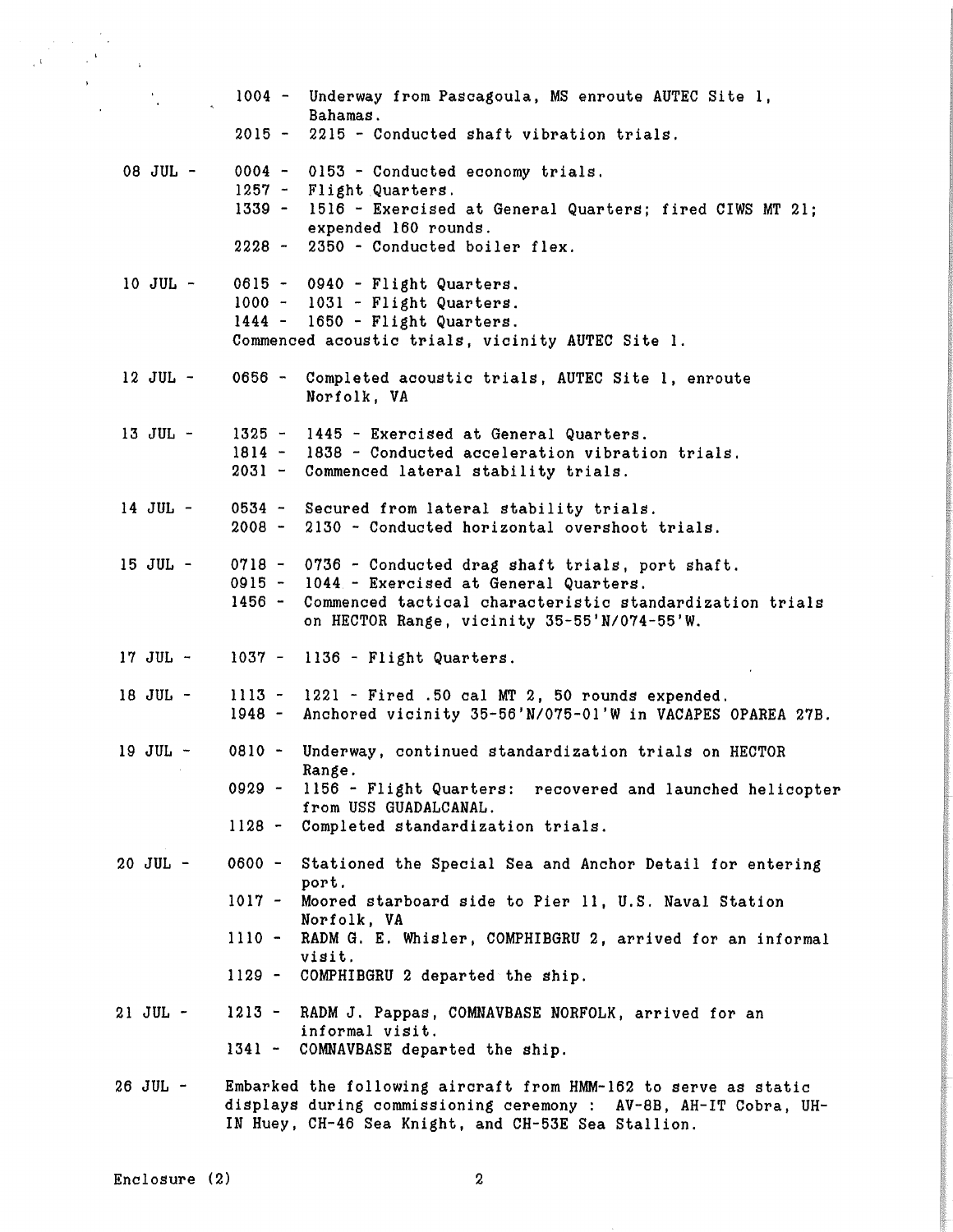- $29$  JUL 1030 -USS WASP placed in commission by Commander, Naval Surface Force, U.S. Atlantic Fleet, VADM J. S. Donnell. Principal speaker was GEN A. M. Gray, Commandant, U.S. Marine Corps.
- 31 JUL Disembarked HMM-162 Aircraft.

 $\frac{1}{2} \sum_{i=1}^n \frac{1}{2} \sum_{j=1}^n \frac{1}{2} \sum_{j=1}^n \frac{1}{2} \sum_{j=1}^n \frac{1}{2} \sum_{j=1}^n \frac{1}{2} \sum_{j=1}^n \frac{1}{2} \sum_{j=1}^n \frac{1}{2} \sum_{j=1}^n \frac{1}{2} \sum_{j=1}^n \frac{1}{2} \sum_{j=1}^n \frac{1}{2} \sum_{j=1}^n \frac{1}{2} \sum_{j=1}^n \frac{1}{2} \sum_{j=1}^n \frac{1}{2} \sum_{j=$ 

- 04 AUG 1304 - VADM J. L. Johnson, COMSECONDFLT, arrived onboard for an informal visit. 1530 - COMSECONDFLT departed the ship.
- 10 AUG 1520 - VADM J. 0. Tuttle, OP-03, arrived onboard for an informal visit. 1854 - VADM Tuttle departed the ship.
- 11 AUG 0847 - 0924 - 1050 - 1054 - RADM G. E. Whisler, COMPHIBGRU 2, arrived onboard for an informal visit. VADM J. M. Boorda, Chief of Naval Personnel, arrived onboard for an informal visit. VADM Boorda departed the ship. RADM Whisler departed the ship.
- 15 AUG 1330 - 1550 - MGEN Milligan departed the ship. MGEN R. F. Milligan arrived for an informal visit.
- 17 AUG 1031 - VADM H. K. Fiske, OP-03B, arrived onboard for an informal 1046 - 1110 - VADM J. S. Donnell, COMNAVSURFLANT, arrived onboard for an visit. RADM G. E. Whisler, COMPHIBGRU 2, arrived onboard for an informal visit. informal visit.
	- 1316 VADM Donnell departed the ship.
	- 1404 VADM Fiske and RADM Whisler departed the ship.
- 18 AUG 0800 - Broke COMPHIBRON 12's pennant onboard. Force Dental Officer visited the ship.
- 22 AUG 1000 - RADM G. E. Whisler, COMPHIBGRU 2, arrived onboard for an 1014 - Commander, Allied Forces, Northern Europe, arrived for an informal visit. informal visit.
	- 1106 Commander, Allied Forces, Northern Europe, departed the ship.
	- 1110 COMPHIBGRU 2 departed the ship.
	- 1253 1414 - RADM Lohr departed the ship. RADM C. R. Lohr, Commander, Naval Medical Command, Mid-Atlantic Region, arrived onboard for an informal visit.
- $26$  AUG  $-$ MMl Everett died off the ship in an automobile accident.
- 29 AUG 1330 - MGEN H. C. Stackpole, III, USMC, Director Plans and Policy, USCINCLANT, arrived onboard for an informal visit. 1554 - MGEN Stakpole departed the ship.
- 30 AUG 1056 - VADM P. D. Miller, DCNO (Naval Warfare, OP-07) and VADM W. D. Smith, DCNO (Navy Program Planning, OP-08) arrived onboard for an informal visit. 1215 - VADM Miller departed the ship.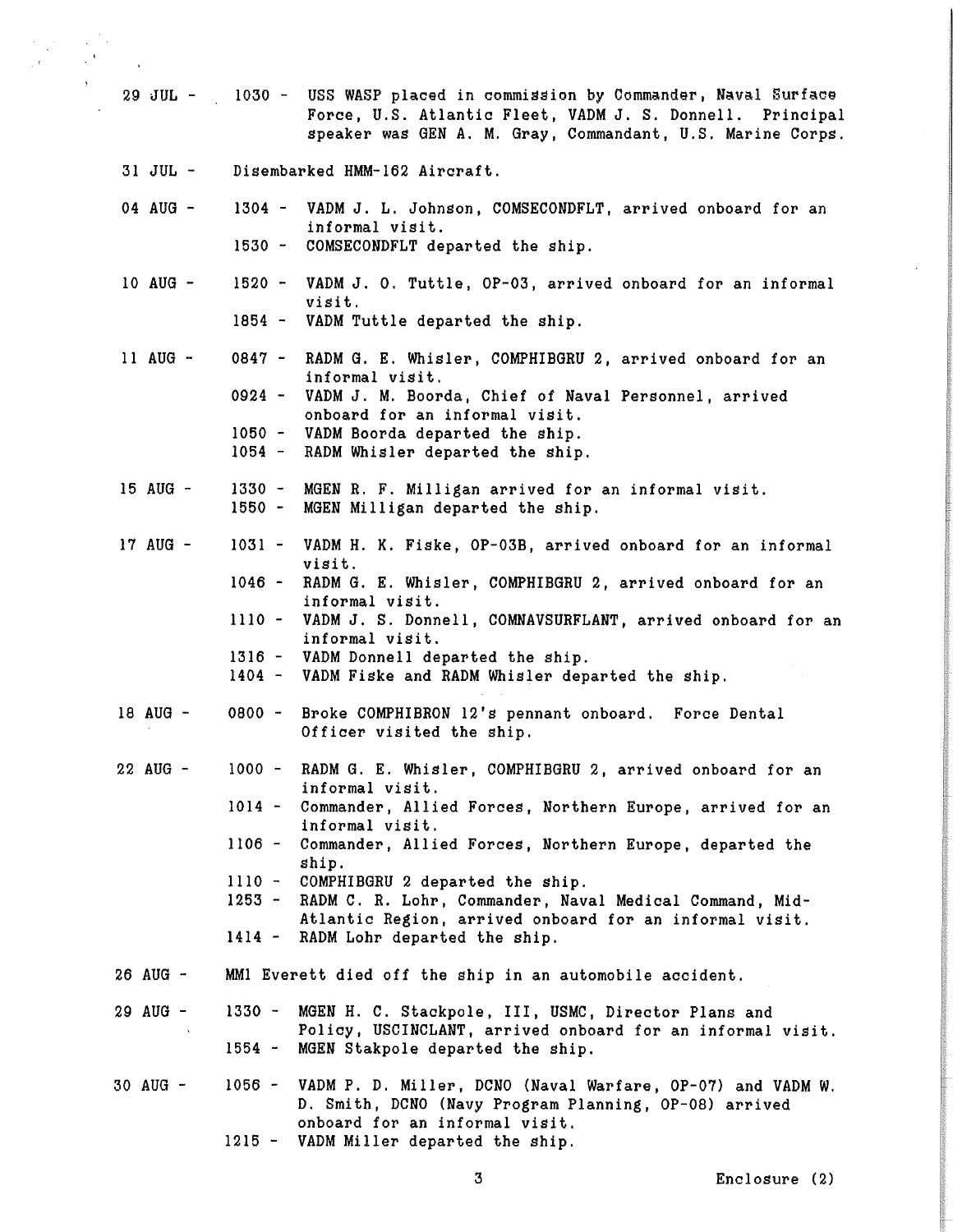1312 - VADM Smith departed the ship.

- $01$  SEP  $-$ 1408 - RADM G. E. Whisler, COMPHIBGRU 2, arrived onboard for an informal visit. 1501 - COMPHIBGRU 2 departed the ship.
- 06 SEP 1106 - Delegation from NATO Assembly arrived for a tour of the ship. 1155 - RADM G. E. Whisler, COMPHIBGRU 2, RADM P. R. OLSEN,
	- COMLOGGRU 2, and RADM D. B. Robinson, COMCRUDESGRU 8, arrived for a tour of the ship.
	- 1323 Delegation from NATO Assembly departed the ship.<br>1430 COMPHIBGRU 2, COMLOGRU 2, and COMCRUDESGRU 8 dep COMPHIBGRU 2, COMLOGRU 2, and COMCRUDESGRU 8 departed the ship.
- 07 SEP BGEN J. J. Sheehan, Commanding General, Fourth. Marine Expedtionary Brigade, toured the ship.
- 11 SEP 0830 - VADM J. A. Zimble, Director, Naval Medicine (OP-093) 1245 - VADM Zimble departed the ship. arrived for a tour of the ship.
- 13 SEP 1545 - Stationed Special Sea and Anchor Detail for berth shift. 1704 - Underway. 1837 - Moored, Pier 7, Naval Station Norfolk, VA.
- 14 SEP Commenced inport phaseof UNREP Ship Qualification Trails (SQT).
- 15 SEP 1023 - BGEN G. L. McKay, Headquarters, U.S. Marine Corps, arrived for an informal visit. 1143 - CAPT T. S. Treanor, COMPHIBRON 12 arrived onboard.
	- 1255 BGEN Mckay departed the ship. 1435 - COMPHIBRON 12 departed the ship.
- 19 SEP 1004 - RADM G. E. Whisler, COMPHIBGRU 2, arrived onboard. His Excellency, Guy Coeme, Minister of National Defense, Belgium, arrived for an official visit. 1146 - The Minister of National Defense, Belgium, departed the ship; COMPHIBGRU 2 departed the ship.
	- Completed inport phase of UNREP SQT.
- 20 SEP - Completed inport phase of UNREP SQT.
- 25 SEP 0800 - COMPHIBRON 12 shifted his pennant off WASP. Underway, enroute Virginia Capes OPAREAs. 1608 - Set Flight Quarters to recover UH-IN.
	- 1700 Secured from Flight Quarters.
- $26$  SEP  $-$ 0825 - Buried remains of MM1 D. N. Everett (died in automobile accident 26 AUG) at 36-48.3'N/073-49.4'W in 1423 fathoms of water. 0921 - 1028 - Exercised at General Quarters. 1340 - 1630 - Conducted boiler flex, #1 Boiler. 1839 - 2108 - Conducted boiler flex, #2 Boiler.

 $\sim 10^{-1}$  k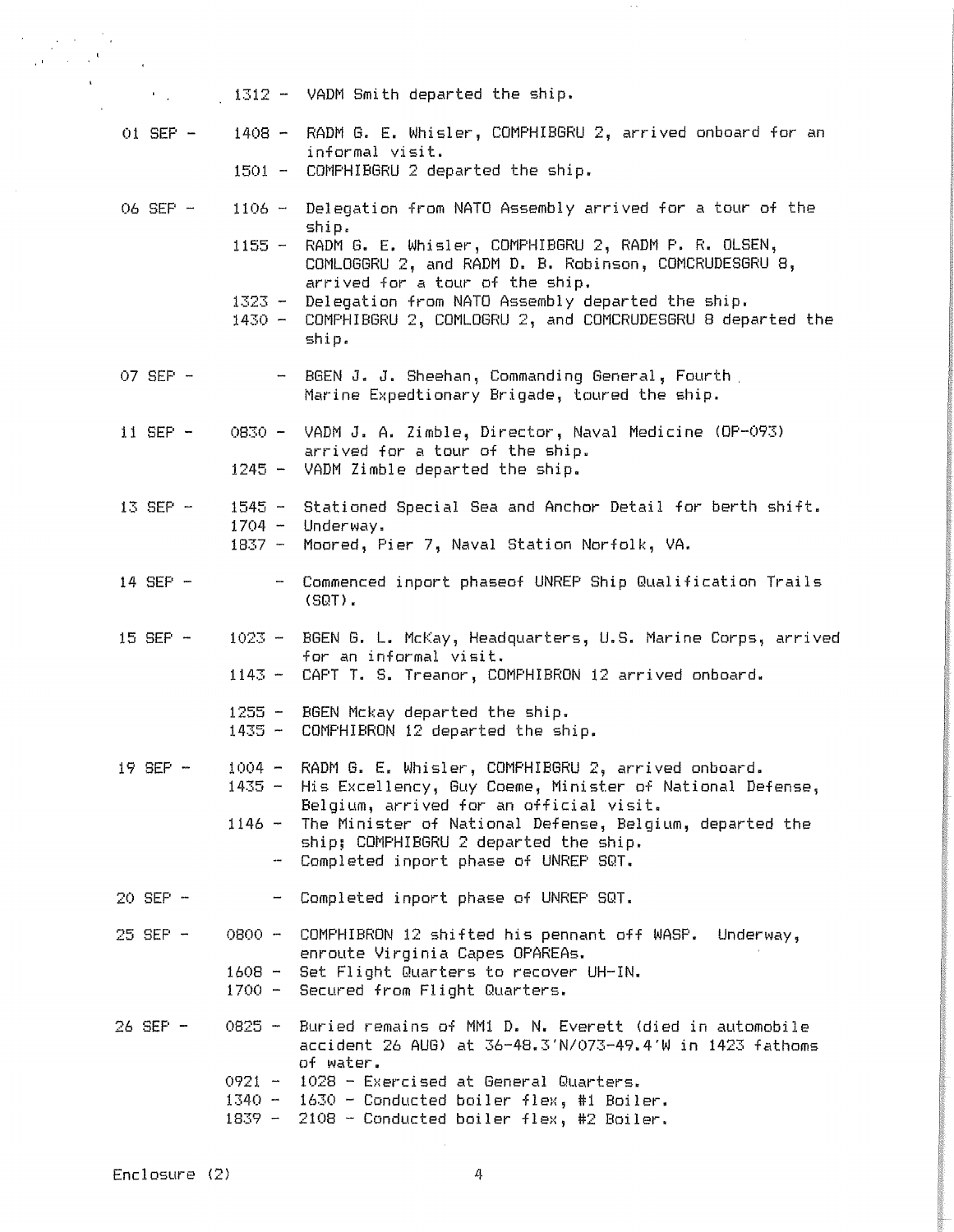| $\bullet$ |                        |                                | 27 SEP - 0724 - 0839 - Flight Quarters, launched UH-IN.<br>1036 - Flight Quarters to recover UH-IN.<br>1336 - 2108 - Conducted Basic Engineering Casualty Control<br>Exercises.                                                                                                                                                                                                                                            |
|-----------|------------------------|--------------------------------|----------------------------------------------------------------------------------------------------------------------------------------------------------------------------------------------------------------------------------------------------------------------------------------------------------------------------------------------------------------------------------------------------------------------------|
|           | 28 SEP -               |                                | 0800 - 0833 - Flight Quarters for helicopter launch.<br>0912 - 1020 - Exercised at General Quarters.<br>1121 - 1215 - Flight Quarters for helicopter recovery.<br>1345 - 1550 - Flight Quarters for Deck Landing Qualifications.<br>1714 - 1800 - Flight Quarters for helicopter launch and recovery.                                                                                                                      |
|           | $29$ SEP $-$           | $0844 -$                       | 0546 - Set the Special Sea and Anchor Detail for entering port.<br>0711 - 0725 - Flight Quarters for helicopter launch.<br>Moored, starboard side to Pier 7, Naval Station<br>Norfolk, VA.                                                                                                                                                                                                                                 |
|           | $02$ OCT $-$           | $0804 -$<br>$0836 -$<br>0930 - | Underway, enroute Hampton Roads Ammunition Achorage 6-2.<br>Anchored.<br>Set the Special Sea and Anchor Detail for getting<br>underway.<br>1730 - 1847 - Flight Quarters for UN-1N recovery.                                                                                                                                                                                                                               |
|           | $03$ OCT $-$           | $1340 -$                       | 0930 - Set the Special Sea and Anchor Detail.<br>1017 - Underway, enroute Virginia Capes OPAREAs.<br>1809 - Conducted Trails on the Ships' Electronics Systems<br>Evaluation Facility (SESEF) Range, vicinity of Chesapeake<br>Light.                                                                                                                                                                                      |
|           | 04 OCT -               | $0730 -$<br>$1348 -$           | 0845 - Flight Quarters for flight deck drills.<br>0753 - 0906 - Exercised at General Quarters.<br>1300 - Stationed the UNREP Detail.<br>Alongside USNS NEOSHO (T-AO-143) for UNREP SQT (Ship<br>Qualification Trials); refueling and manila highline<br>transfers.<br>1716 - Secured the UNREP Detail. SQT considered incomplete as no<br>cargo was transferred via STREAM method and night UNREP<br>was not accomplished. |
|           | $05$ OCT $-$           | $0745 -$<br>$1120 -$           | 0700 - 0730 - Flight Quarters for UH-1N launch.<br>Set the Special Sea and Anchor Detail for entering port.<br>Moored, port side to Pier 7, Naval Station Norfolk, VA.                                                                                                                                                                                                                                                     |
|           | $11$ OCT $-$           |                                | 1327 - RADM G. E. Whisler, COMPHIBGRU 2, arrived onboard.<br>1353 - His excellency, Gerhard Stoltenberg, Minister of Defense,<br>Federal Republic of Germany, arrived in company with<br>ADM F. B. Kelso, CINCLANTFLT, for a tour of the ship.<br>1454 - The Minister of Defense, CINCLANTFLT, and COMPHIBGRU 2<br>departed the ship.                                                                                      |
|           | $18$ OCT $-$<br>$\sim$ |                                | 1428 - His Excellency, Ambassador Derek Arnould, Acting<br>Commandant of the NATO Defense College, arrived for an<br>official visit.<br>1626 - Ambassador Arnould departed the ship.                                                                                                                                                                                                                                       |
|           | $23$ OCT $-$           | $1400 -$<br>$1503 -$           | 1300 - Stationed the Special Sea and Anchor Detail.<br>Underway, enroute Virginia Capes OPAREAs.<br>1531 - Flight Quarters for UH-IN recovery.                                                                                                                                                                                                                                                                             |

 $\ddot{\phantom{a}}$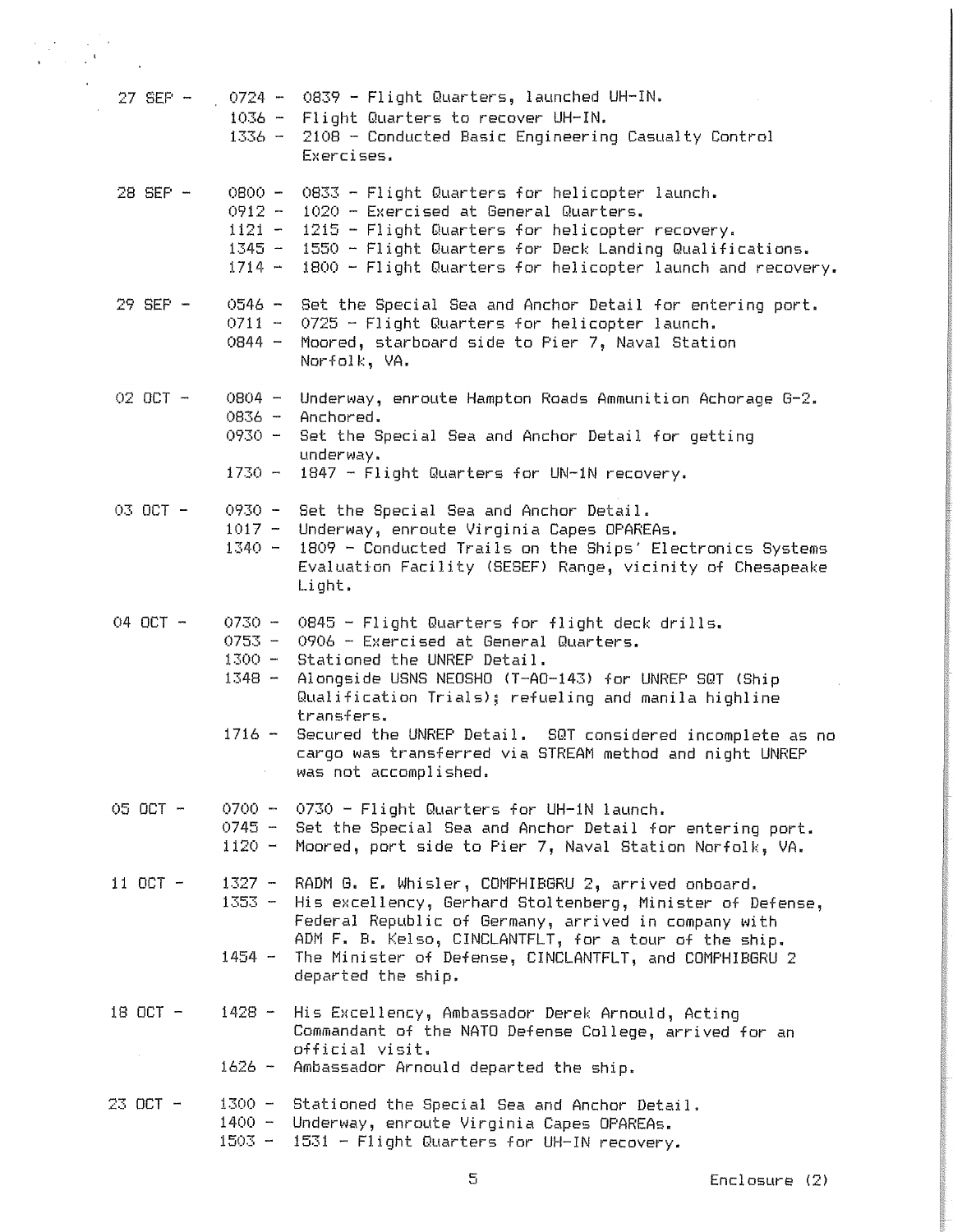| t., |                                                |          |                                                                                                                                                                               |  |
|-----|------------------------------------------------|----------|-------------------------------------------------------------------------------------------------------------------------------------------------------------------------------|--|
|     | $\Delta \phi_{\rm{max}}$ and $\phi_{\rm{max}}$ |          | 1705 - Anchored vicinity of Chesapeake Light.<br>1749 - 1915 - Embarked three Landing Craft Air Cushion (LCAC's)<br>from Assault Craft Unit 4, callsigns Hopper 8, Hopper 10, |  |
|     |                                                |          | and Hopper 11.                                                                                                                                                                |  |
|     | 24 OCT -                                       | $0645 -$ | Set Condition 1A for LCAC Operations.                                                                                                                                         |  |
|     |                                                |          | 0749 - 1718 - Conducted 6 LCAC launches and 7 recoveries at<br>anchor with LCAC's 8, 10, 11.                                                                                  |  |
|     |                                                |          | 0956 - 1054 - Set Flight Quarters for helicopter launch.                                                                                                                      |  |
|     |                                                |          | 1214 - 1256 - Set Flight Quarters for helicopter recovery and<br>launch.                                                                                                      |  |
|     |                                                |          | 1335 - 1427 - Set Flight Quarters for helicopter recovery and<br>launch.                                                                                                      |  |
|     |                                                |          | 1620 - 1713 - Set Flight Quarters for helicopter recovery.                                                                                                                    |  |
|     | 25 OCT -                                       |          | 0657 - Underway to conduct LCAC Operations.                                                                                                                                   |  |
|     |                                                |          | 0830 - 1219 - Conducted 3 underway LCAC launches and 3 recoveries<br>with LCACs 10 and 11.                                                                                    |  |
|     |                                                |          | 0932 - 1026 - Flight Quarters for helicopter launch.                                                                                                                          |  |
|     |                                                |          | 1145 - 1206 - Flight Quarters for helicopter recovery.                                                                                                                        |  |
|     |                                                |          | 1419 - 1518 - Launched LCAC 11, recovered LCAC 8 while underway.                                                                                                              |  |
|     |                                                |          | 1449 - 1507 - Flight Quarters for helicopter launch.                                                                                                                          |  |
|     |                                                |          | 1534 - Anchored, vicinity of Chesapeake Light.                                                                                                                                |  |
|     |                                                |          | 1634 - Launched LCAC 8.                                                                                                                                                       |  |
|     |                                                |          | 1826 - 1900 - Recovered LCACs 8 and 11.                                                                                                                                       |  |
|     | 26 OCT -                                       |          | 0600 - Set the Special Sea and Anchor Detail.                                                                                                                                 |  |
|     |                                                |          | 0630 - Underway for local operations in the Virginia Capes<br>OPAREAs.                                                                                                        |  |
|     |                                                |          | 0715 - 0756 - Flight Quarters for helicopter recovery.                                                                                                                        |  |
|     |                                                |          | 0746 - RADM G. E. Whisler, COMPHIBGRU 2, and RADM E. B. Baker,<br>COMPHIBGRU 3, arrived for an informal call.                                                                 |  |
|     |                                                |          | 0842 - 1002 - Conducted gunnery exercises, MT 21, 350 rounds                                                                                                                  |  |
|     |                                                |          | expended.                                                                                                                                                                     |  |
|     |                                                |          | 1011 - 1056 - Conducted gunnery exercises, MT 22, 350 rounds<br>expended.                                                                                                     |  |
|     |                                                |          | 1145 - 1246 - Flight Quarters for helicopter launch.                                                                                                                          |  |
|     |                                                |          | 1244 - COMPHIBGRU 2 and COMPHIBGRU 3 departed the ship.                                                                                                                       |  |
|     |                                                |          | 1306 - 1308 - Conducted gunnery exercises, MT 23, 100 rounds<br>expended.                                                                                                     |  |
|     |                                                |          | 1325 - 1328 - Conducted gunnery exercises, MT 22, 110 rounds<br>expended.                                                                                                     |  |
|     |                                                |          | 1333 - 1339 - Conducted gunnery exercises, MT 21, 100 rounds<br>expended.                                                                                                     |  |
|     |                                                | $1408 -$ | 1555 - Conducted gunnery exercises, MT 23, 440 rounds<br>expended.                                                                                                            |  |
|     |                                                | $1557 -$ | 1657 - Flight Quarters for Deck Landing Qualifications<br>$(DLQs)$ .                                                                                                          |  |
|     | $270C$ T -                                     | $0735 -$ | 0929 - Flight Quarters for helicopter recovery and DLQs.                                                                                                                      |  |
|     |                                                | $1043 -$ | 1629 - Flight Quarters for helicopter recoveries and<br>launches (helicopter aloft for range safety).                                                                         |  |
|     |                                                | $1101 -$ | Fired 110 rounds, MT 21.                                                                                                                                                      |  |
|     |                                                |          | 1249 - 1704 - Exercised at General Quarters.                                                                                                                                  |  |
|     |                                                | $1525 -$ | 1559 - Fired four missiles from aft NATO Sea Sparrow                                                                                                                          |  |
|     |                                                |          | Missile launcher.                                                                                                                                                             |  |

 $\sim$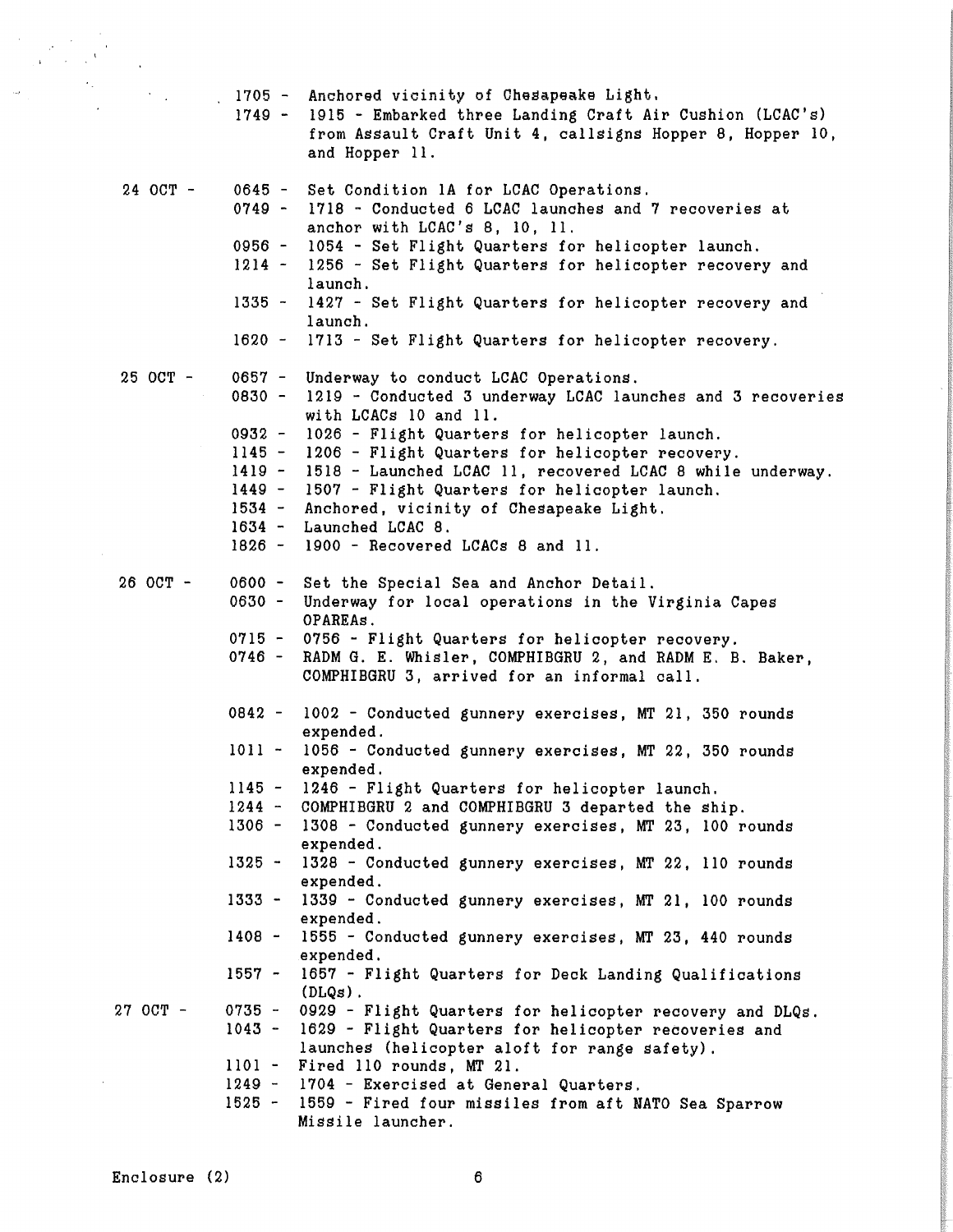| $\mathcal{F}(\mathcal{A})$ and $\mathcal{F}(\mathcal{A})$ |  |                                                        | . 1643 - 1654 - Fired two missiles from forward NATO Sea Sparrow<br>Missile launcher.<br>1818 - 1906 - Flight Quarters for helicopter recovery.                                                                                                                   |
|-----------------------------------------------------------|--|--------------------------------------------------------|-------------------------------------------------------------------------------------------------------------------------------------------------------------------------------------------------------------------------------------------------------------------|
|                                                           |  |                                                        |                                                                                                                                                                                                                                                                   |
| $28$ OCT $-$                                              |  |                                                        | 0858 - Streamed AN/SLQ-25 Nixie torpedo counter-measures decoy.<br>1518 - 1723 - Fired 14 rounds of SRBOC (Super Rapid Blooming Off-<br>$Board$ $Chaff)$ .                                                                                                        |
| $29$ OCT $-$                                              |  | 0930 -<br>$1019 -$<br>$1123 -$                         | 1004 - Launched helicopter for range safety.<br>1151 - Exercised at General Quarters.<br>Fired one missile, forward NATO Sea Sparrow Missile<br>launcher.                                                                                                         |
|                                                           |  |                                                        | 1145 - Recovered helicopter.<br>1403 - 1507 - Exercised at General Quarters.<br>1433 - Launched helicopter for range safety.<br>1450 - Fired one missile, aft NATO Sea Sparrow Missile launcher.<br>1452 - 1519 - Flight Quarters for helicopter recovery: ship's |
|                                                           |  |                                                        | 100th safe landing.                                                                                                                                                                                                                                               |
| $30$ OCT $-$                                              |  | $0729 -$                                               | 0700 - 0830 - Flight Quarters for helicopter launch.<br>1151 - Conducted two underway LCAC launches and two<br>recoveries with LCACs 8 and 11.                                                                                                                    |
|                                                           |  |                                                        | 1020 - 1051 - Conducted .50 cal gunnery exercises; expended 50<br>rounds each on mounts 1, 2, 3, and 8.                                                                                                                                                           |
|                                                           |  | $1418 -$                                               | 1205 - 1239 - Flight Quarters for helicopter recovery.<br>Anchored, vicinity of Chesapeake Light.                                                                                                                                                                 |
| $31$ OCT $-$                                              |  | $0701 -$<br>0959 -<br>$1330 -$<br>$1409 -$<br>$1432 -$ | 0807 - Flight Quarters for helicopter launch.<br>1037 - Flight Quarters for helicopter recovery.<br>1431 - Flight Quarters for helicopter launch.<br>Stationed the Anchor Detail.<br>Underway, enroute Onslow Bay, NC.                                            |
| 01 NOV -                                                  |  |                                                        | 1220 - Recovered two CH-46 helicopters from MCAS Cherry Point,                                                                                                                                                                                                    |
|                                                           |  | $1233 -$                                               | NC.<br>Set Condition 1A for simulated amphibious assault, Onslow                                                                                                                                                                                                  |
|                                                           |  |                                                        | Bay, NC.<br>1345 - 1346 - Launched two CH-46 helicopters.                                                                                                                                                                                                         |
|                                                           |  |                                                        | 1346 - 1352 - launched LCACs 8 and 11.<br>$1400 - H - Hour.$                                                                                                                                                                                                      |
|                                                           |  |                                                        | 1407 - Recovered two CH-46 helicopters.                                                                                                                                                                                                                           |
|                                                           |  |                                                        | 1424 - 1425 - Launched two CH-46 helicopters.                                                                                                                                                                                                                     |
|                                                           |  |                                                        | 1431 - 1438 - Recovered LCACs 8 and 11.<br>1506 - 1512 - Launched LCACs 8 and 11.                                                                                                                                                                                 |
|                                                           |  |                                                        | 1515 - Anchored, Onslow Bay, NC.                                                                                                                                                                                                                                  |
|                                                           |  |                                                        | 1531 - 1541 - Recovered LCACs 8 and 11.                                                                                                                                                                                                                           |
| $02$ NOV $-$                                              |  |                                                        | 0615 - Stationed the Anchor Detail.                                                                                                                                                                                                                               |
|                                                           |  |                                                        | 0641 - Underway for local operations, Onslow Bay.                                                                                                                                                                                                                 |
|                                                           |  |                                                        | 0705 - Set Condition 1A for simulated over the horizon amphibious<br>assault, Onslow Bay.                                                                                                                                                                         |
|                                                           |  |                                                        | 0829 - Recovered two CH-46 helicopters.                                                                                                                                                                                                                           |
|                                                           |  |                                                        | 0915 - Launched LCACs 8 and 11.                                                                                                                                                                                                                                   |
|                                                           |  |                                                        | 0931 - Launched two CH-46 helicopters, side numbers 65 and 66.<br>$1000 - H - H$ our.                                                                                                                                                                             |
|                                                           |  |                                                        | 1016 - Recovered two CH-46 helicopters.                                                                                                                                                                                                                           |
|                                                           |  |                                                        | 1101 - 1104 - Recovered LCACs 8 and 11.                                                                                                                                                                                                                           |

 $\label{eq:2} \mathcal{L}(\mathcal{A}) = \mathcal{L}(\mathcal{A}) \mathcal{L}(\mathcal{A})$  $\label{eq:2} \mathcal{L}_{\mathcal{A}}(\mathbf{y}) = \mathcal{L}_{\mathcal{A}}(\mathbf{y}) \mathcal{L}_{\mathcal{A}}(\mathbf{y})$ 

> $\mathcal{L} = \mathbf{z}^{(1)}$  .  $\sim 100$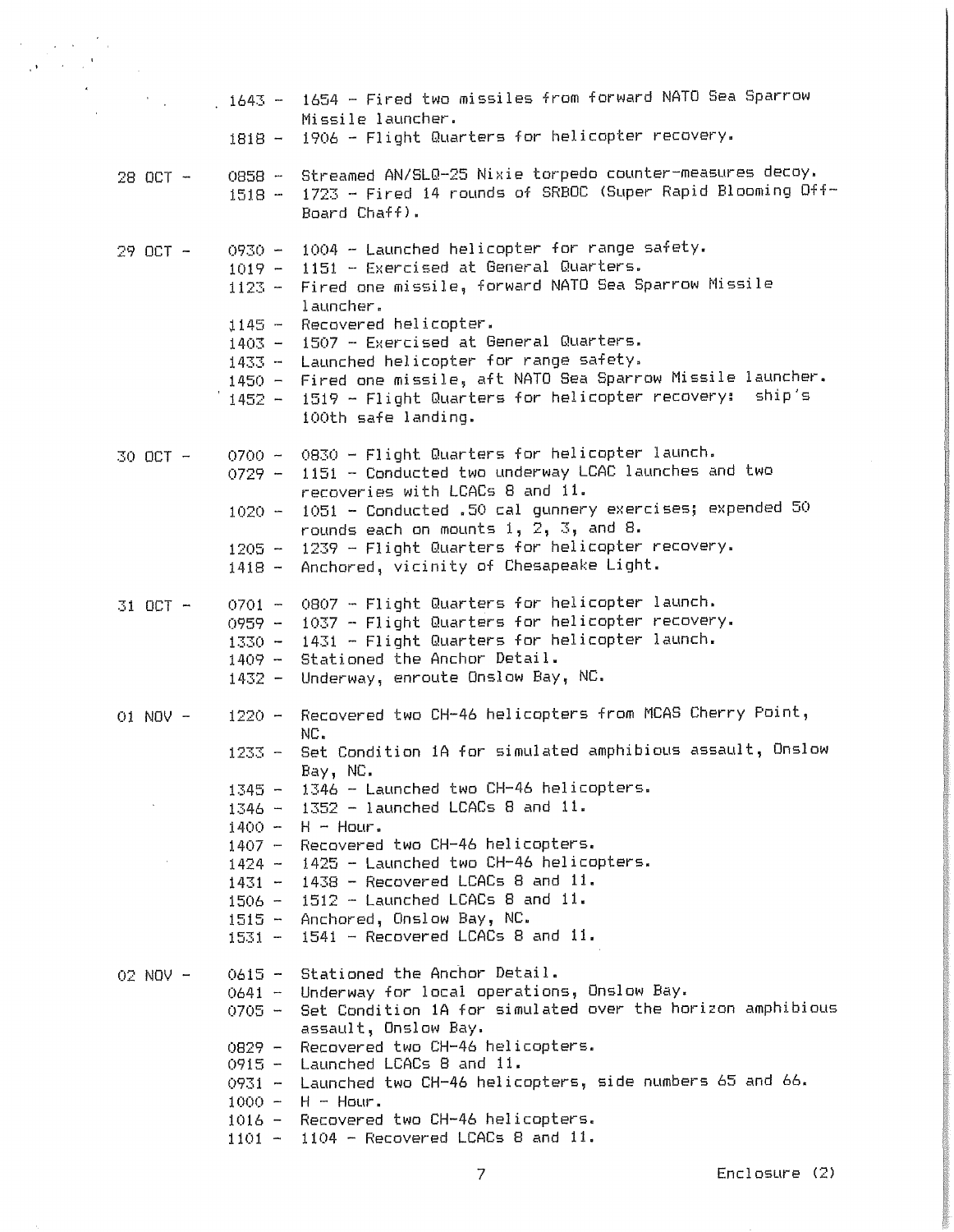| $\sigma_{\rm{max}}=1.00$ and $\sigma_{\rm{max}}=0.001$<br>$\label{eq:2.1} \frac{1}{2} \left( \mathbf{d} \right) = \left( \left( \mathcal{F} \right) \right) \left( \mathbf{d} \right) = \left( \left( \mathbf{d} \right) \right)$ |                                        |                                                      |                                                                                                                                                                                                                                                                                                                                                                     |
|-----------------------------------------------------------------------------------------------------------------------------------------------------------------------------------------------------------------------------------|----------------------------------------|------------------------------------------------------|---------------------------------------------------------------------------------------------------------------------------------------------------------------------------------------------------------------------------------------------------------------------------------------------------------------------------------------------------------------------|
| <b>Contractor</b>                                                                                                                                                                                                                 | $\mathcal{O}(\mathcal{O}_\mathcal{A})$ |                                                      | . 1106 - Secured from Condition 1A, enroute to Norfolk, VA.<br>$1142 - 1203 -$ Conducted CH-46 DLQs.                                                                                                                                                                                                                                                                |
|                                                                                                                                                                                                                                   | 03 NOV -                               | $0729 -$<br>0836 -<br>$1044 -$                       | Set the Special Sea and Anchor Detail for entering port.<br>0841 - Launched LCACs 8 and 11 to return to Assault Craft<br>Unit 4.<br>Moored port side to Pier 7, Naval Station Norfolk, VA.<br>1310 - CAPT T. S. Treanor, COMPHIBRON 12, arrived.<br>1558 - COMPHIBRON 12 departed the ship.                                                                         |
|                                                                                                                                                                                                                                   | $13$ NOV $-$                           | <b>MAG</b>                                           | Commenced Engineering Material Assessment Team (EMAT)<br>visit.                                                                                                                                                                                                                                                                                                     |
|                                                                                                                                                                                                                                   | 14 NOV -                               | 0600 -                                               | Set the Special Sea and Anchor Detail.<br>0748 - Underway, enroute Hampton Roads Anchorage 6-4.<br>0858 - Anchored, Hampton Roads Anchorage G-4.<br>0910 - 1152 - Set Condition 1A modified for well deck operations;<br>conducted two recoveries and two launches of LCM-8 numbers<br>2 and 4, and one recovery and one launch of LCU-1654.                        |
|                                                                                                                                                                                                                                   | 15 NOV -                               | $0703 -$<br>$1700 -$<br>$1744 -$                     | Set the Sea and Anchor Detail.<br>0739 - Underway, enroute to the Virginia Capes OPAREAs.<br>0815 - 1013 - Flight Quarters for DLQs and Helicopter recovery.<br>Set the Special Sea and Anchor Detail for anchoring.<br>Anchored, vicinity of Chesapeake Light.                                                                                                     |
|                                                                                                                                                                                                                                   | 16 NOV -                               |                                                      | 0742 - Underway for local operations in the Virginia Capes<br>OPAREAS.                                                                                                                                                                                                                                                                                              |
|                                                                                                                                                                                                                                   | $17 NOV -$                             |                                                      | 0603 - Set the Special Sea and Anchor Detail for entering port.<br>1000 - Moored, starboard side to Pier 7, Naval Station, Norfolk,<br>VA.<br>(Completed EMAT visit).                                                                                                                                                                                               |
|                                                                                                                                                                                                                                   | $21$ NOV $-$                           |                                                      | Conducted Training Readiness Evaluation (TRE) in<br>preparation for Limited Team Training with Fleet Training<br>Group, Guantanamo Bay, CU. TRE resulted in six 8 underway<br>restrictives, 59 training restrictives, and 77 major<br>discrepancies.                                                                                                                |
|                                                                                                                                                                                                                                   | $27$ NOV $-$                           | $1207 -$<br>$1452 -$                                 | 1144 - RADM G. E. Whisler, COMPHIBGRU 2, arrived for an informal<br>visit.<br>ADM P. F. CARTER, CINCLANTFLT, arrived for an informal<br>visit.<br>CINCLANTFLT and COMPHIBGRU 2 departed the ship.                                                                                                                                                                   |
|                                                                                                                                                                                                                                   | $28$ NOV $-$                           | 0600 -<br>$0801 -$<br>0904 -<br>$1255 -$<br>$2034 -$ | Set the Special Sea and Anchor Detail.<br>Underway enroute to the Virginia Capes OPAREAs for Final<br>Contract Trail (FCT) rehearsal.<br>0944 - Flight Quarters for DLQs.<br>1414 - Conducted anchor drop tests.<br>1427 - 1654 - Flight Quarters for helicopter launch and recovery.<br>2218 - Conducted Basic Engineering Casualty Control<br>Exercises (BECCEs). |
|                                                                                                                                                                                                                                   | 29 NOV -                               |                                                      | 0834 - 0955 - Flight Quarters for helicopter launch.                                                                                                                                                                                                                                                                                                                |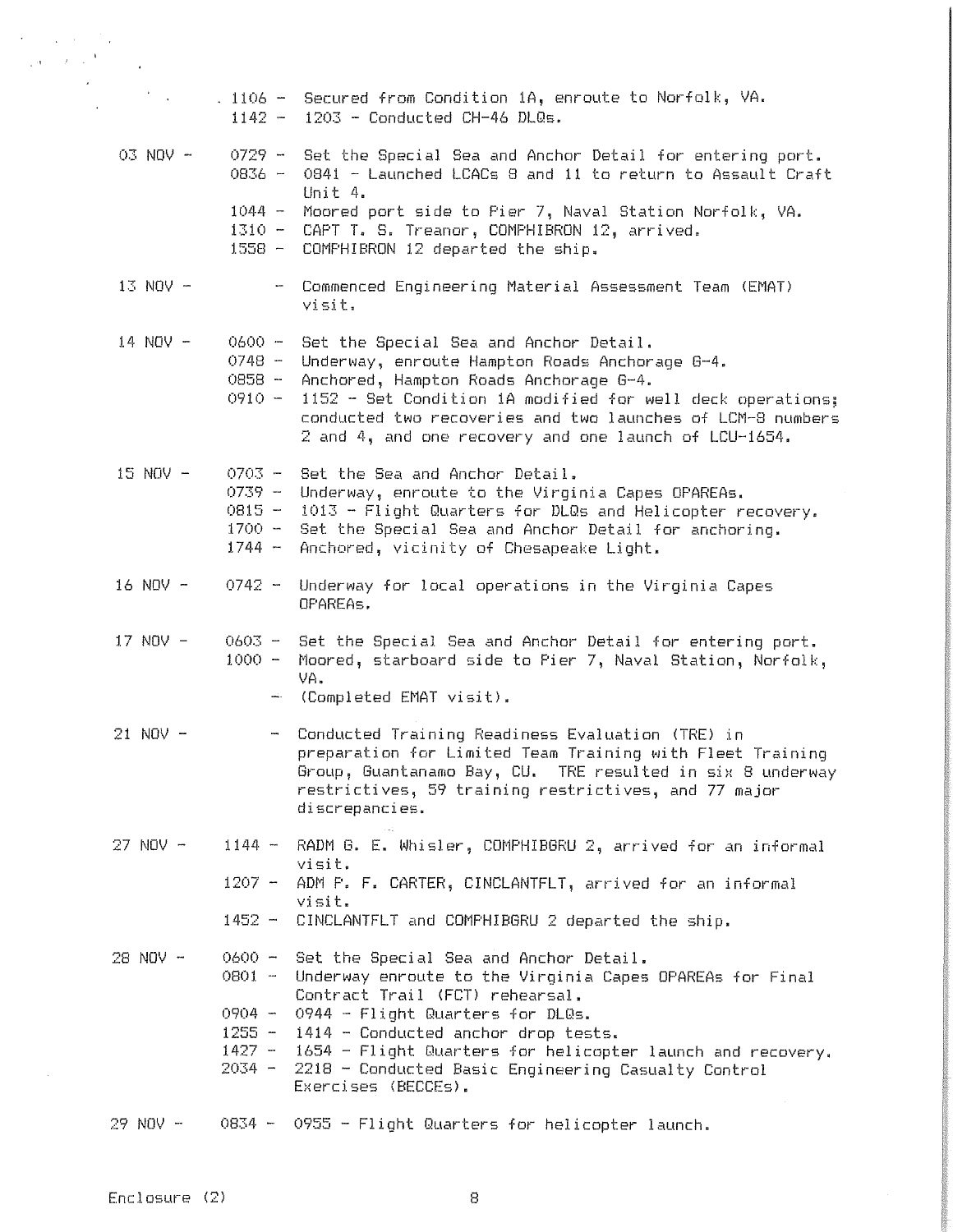|              |                    | 1315 - 1414 - Flight Quarters for helicopter recovery.<br>2320 - Completed on-line verification (OLV), #2 Boiler.                                                                                                                                                                                                                                                                              |  |  |  |
|--------------|--------------------|------------------------------------------------------------------------------------------------------------------------------------------------------------------------------------------------------------------------------------------------------------------------------------------------------------------------------------------------------------------------------------------------|--|--|--|
| $30$ NOV $-$ |                    | $0035 - 0418 -$ Conducted BECCEs.<br>0394 - 0402 - Conducted swing ship.<br>0703 - 0827 - Flight Quarters to recover and launch helicopter<br>#721 from HC-2.                                                                                                                                                                                                                                  |  |  |  |
|              |                    | - Commenced Combat Systems Assessment (CSA).<br>1510 - 1607 - Flight Quarters for helicopter recovery.<br>- Completed Combat Systems Assessment (CSA) with the<br>following results:<br>* Detect to Engage (DTE) - SAT<br>* Overall Combat Systems Operability Test (OCSOT) - SAT<br>* General Purpose Electronic Test Equipment (GFETE) - SAT<br>* Onboard Repair Parts - SAT<br>* NAIA - SAT |  |  |  |
|              |                    | * FQS - Marginal<br>2230 - Commenced boiler flex tests.                                                                                                                                                                                                                                                                                                                                        |  |  |  |
| $01$ DEC $-$ |                    | 0135 - Completed boiler flex tests.<br>0845 - Set the Special Sea and Anchor Detail for entering port.<br>1148 - Moored, port side to Pier 5, Naval Station Norfolk, VA.                                                                                                                                                                                                                       |  |  |  |
| $02$ DEC $-$ |                    | 2006 - CAPT T. S. Treanor, COMPHIBRON 12, arrived onboard.<br>2235 - COMPHIBRON 12 departed the ship.                                                                                                                                                                                                                                                                                          |  |  |  |
| $11$ DEC $-$ |                    | - Commenced Final Contract Trials (FCT).<br>1147 - CAPT T. S. Treanor, COMPHIBRON 12, arrived onboard.<br>1255 - COMPHIBRON 12 departed the ship.                                                                                                                                                                                                                                              |  |  |  |
| $12$ DEC $-$ | $1805 -$           | 0600 - Set the Special Sea and Anchor Detail.<br>0738 - Underway, enroute to Virginia Capes OPAREAs for FCT.<br>Sustained approximately 6 ft of flooding water in<br>compartment 2-122-1-A; source of flooding was failed AFFF<br>supply valve.                                                                                                                                                |  |  |  |
| $13$ DEC $-$ | 0630 -<br>$1018 -$ | Set the Special Sea and Anchor Detail for entering port.<br>Moored, port side to Pier 5, Naval Station Norfolk, VA.                                                                                                                                                                                                                                                                            |  |  |  |
| 15 DEC -     |                    | Completed FCT; Board of Inspection and Survey recommended<br>"contract settlement for WASP upon correction or<br>resolution of all safety and Part I material<br>deficiencies."                                                                                                                                                                                                                |  |  |  |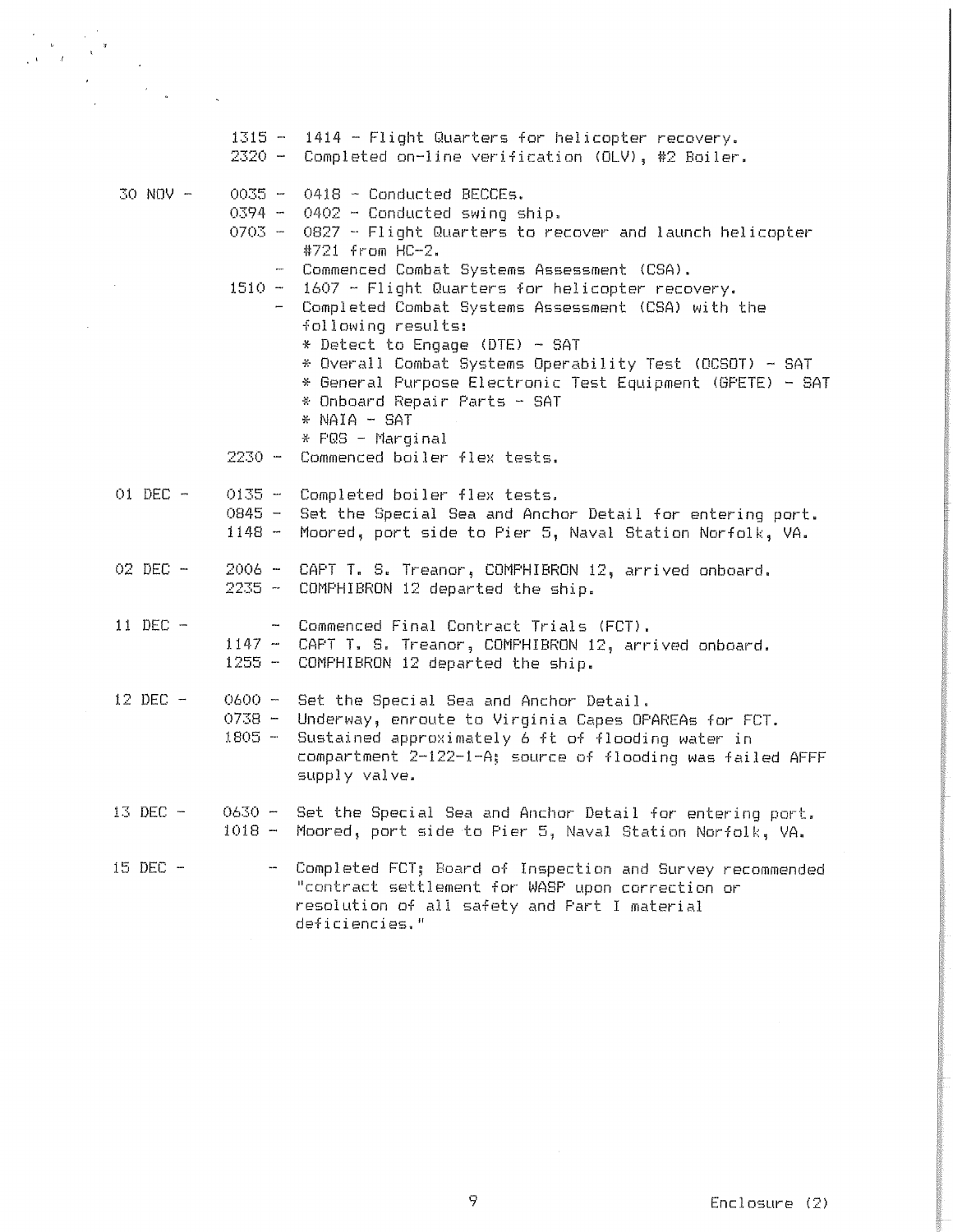## **NARRATIVE**

. .

USS WASP was delivered to the U.S. Navy and placed in service, special, on 05 May 1990, at Ingalls Shipbuilding, Pascagoula, MS. The ship immediately entered a Post-Delivery Availability (PDA> in the builder's yard to complete unfinished industrial work, and the entire crew was assembled onboard for the first time. The next two months were devoted to intensive preparations to ready WASP for sea. Ship's company had to ensure the completion of equipment and systems installation and testing, as well as frequently training and drilling to be ready for underway operations. These preparations were successfully demonstrated during Light-Off Examination on 15 -16 June and Crew Certification (Phase III), conducted by COMPHIBRON 12, 26 - 29 June.

The ship was placed in commission, special, on 05 July, and got underway from Pascagoula on the morning of 07 July. During the thirteen day transit to Norfolk, VA, the ship drilled extensively at General Quarters and at Flight Quarters, while conducting acoustic trials at AUTEC Site 1 at Tongue of the Ocean in the Bahamas (10  $-12$  July) and standardization trials enroute to and on the HECTOR Range off the North Carolina coast  $(13 - 19 \text{ July})$ ; standardization trials included measurements of shaft torque, acceleration/deceleration, and tactical diameter/rate of turn for various rudder and speed combinations.

WASP arrived in her homeport, Norfolk, on the morning of 20 July. Following a week and a half of preparation and rehearsal, USS WASP was placed in commission on 29 July at Pier 11, Naval Station Norfolk. The ship was placed in commission by VADM Joseph S. Donnell, Commander, Naval Surface Force, U.S. Atlantic Fleet. The Principal Speaker was GEN Alfred M. Gray, Commandant, U.S. Marine Corps. The Quarterdeck watch was posted by ENS who received the OOD's long glass from CAPT F. J. Herndon, who as a Lieutent (jg) had stood the last watch on USS WASP (CV-18) prior to her decommissioning in 1972.

The ship then entered a seven week Restricted Availability (RAV) in preparation for upcoming operations in the fall. During this period, WASP became well known as a show piece of the Atlantic Fleet, hosting visits and tours by numerous Flag and General officers, including the Fleet Commander, COMSECONDFLT and the Chief of Naval Personnel. WASP was also shown off extensively to visiting NATO dignitaries including a delegation from the NATO Assembly, the Ministers of Defense from Belgium and the Federal Republic of Germany, and the Acting Commandant of the NATO Defense College.

The ship completed RAV and got underway for sea trials on 25 September, the beginning of an intensive two and a half month shakedown and work-up period in preparation for Final Contract Trials (FCT) and Caribbean cruise scheduled for January - March 1990. During this period, WASP conducted twenty-three days of underway operations, completing UNREP Ship Qualification Trials; LCAC (Landing Craft Air Cushion) interface trials; Combat Systems Ship Qualification Trials (CSSQT) which included live firing from both NATO Sea Sparrow Missile Launchers and all three Close-In Weapon System (CIWS) mounts; an Integrated Combat Systems Assessment which culminated in close-in and over the horizon amphibious assaults by helicopter and LCACs in Onslow Bay; Engineering Material Assessment and extensive Basic Engineering Casualty Control Exercises (BECCEs>; and Combat Systems Assessment. The ship also